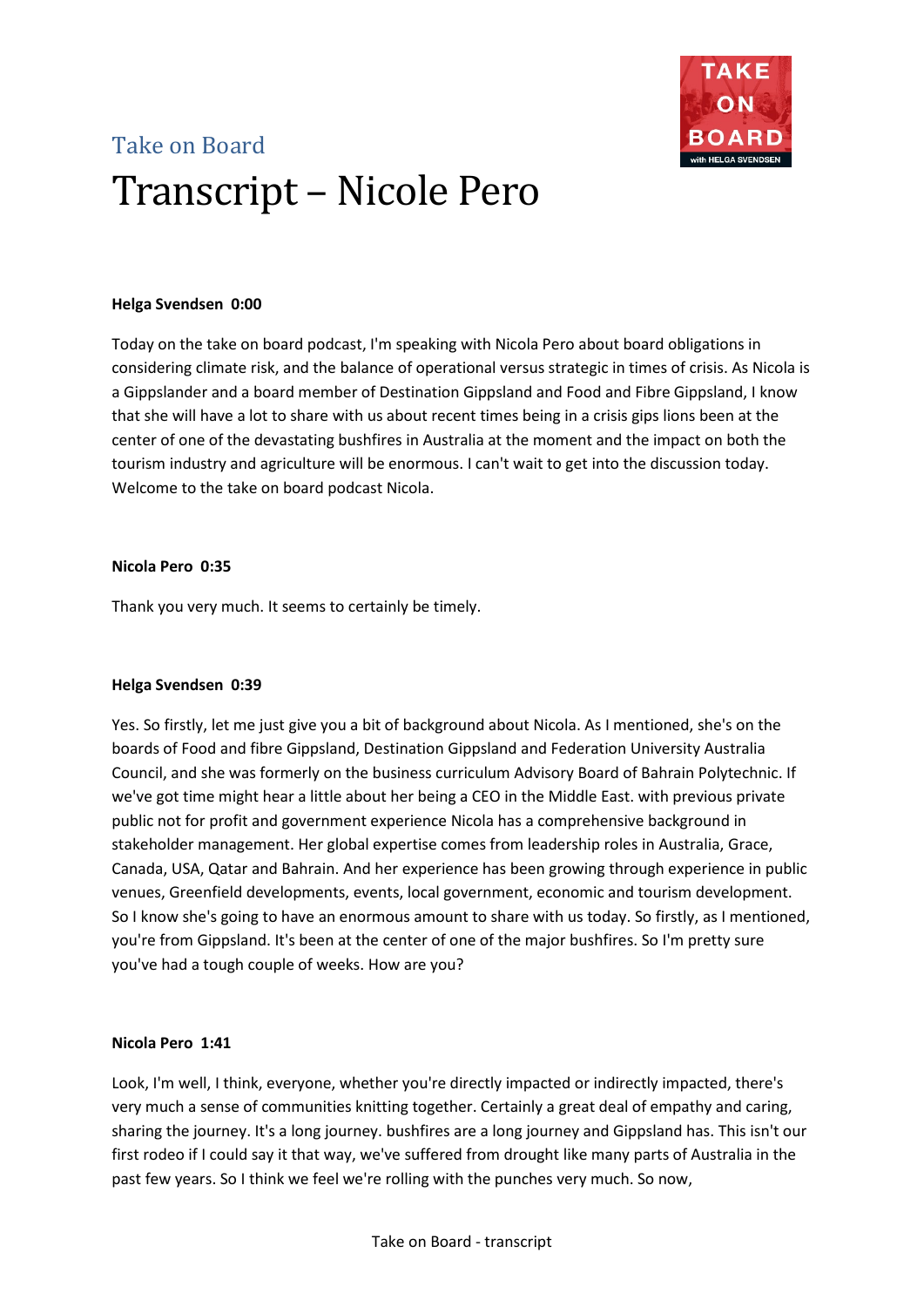#### **Helga Svendsen 2:16**

All of the Gippslanders that I know whether they're close or far, unfortunately, you're not too close to the fires, although you are a good slander. So you are a closer than I am. I feel the effects and getting in and doing stuff and these words around community I'm hearing a lot. So that is the only silver lining I think on some of these events. Yes. Tell me, is there something in particular maybe that you're proud of from the last month or so?

#### **Nicola Pero 2:39**

Look, a couple of things I think I was. I felt very flattered to have been invited to consider the opportunity of being a ministerial appointee to Federation University Australia's Council. So after property checks and that sort of thing that was all completed just part prior Christmas and approved. I feel very proud to be representing guidance. In the education sector, such as that, and the second one is I set on a smaller subcommittee within Destination Gippsland. And over the period of probably eight to 10 months, we've worked with consultants to develop what's called the DMP, the destination management plan, which is really a roadmap and strategic goal setting, you know, over the next 10 years, so that was recently completed and released to the market to great accolades at state government level and also, you know, with another regional tourism body, so, pretty proud of what we've produced in that regard. And of course, given the fire activity here that will also come into its own because, of course, part of crises like fires or droughts is looking into how to put stimulus back into the market in an economic development since we're ready to go with a great deal of work already having been done on what you would call almost shovel ready projects.

# **Helga Svendsen 3:59**

Could you just tell us Destination Gippsland, Food and fibre Gippsland, can you give us the nutshell of what those organizations are about. And then I'm wanting to get into some of those boardroom conversations.

#### **Nicola Pero 4:09**

Food and fibre Gippsland was the amalgamation of two not for profits. So that was a Gippsland Food cluster and agri business Gippsland. Gippsland, and as you might know, is an enormously large region. And so it's very important, you know, within that region, we have six shots, so six councils. So we have multiple voices within the region. So wherever possible, it's great to look at collaborative opportunities in order to unite those voices and therefore have a better representation and advocacy, you know, externally to government and that sort of thing. So we recently completed the amalgamation when I say recently that was completed earlier last year, and is now well and truly operating as a you know, a united body just mentioned gets land is the regional tourism body for the gips land region. So again, A very large region to navigate and represent the you know what tourism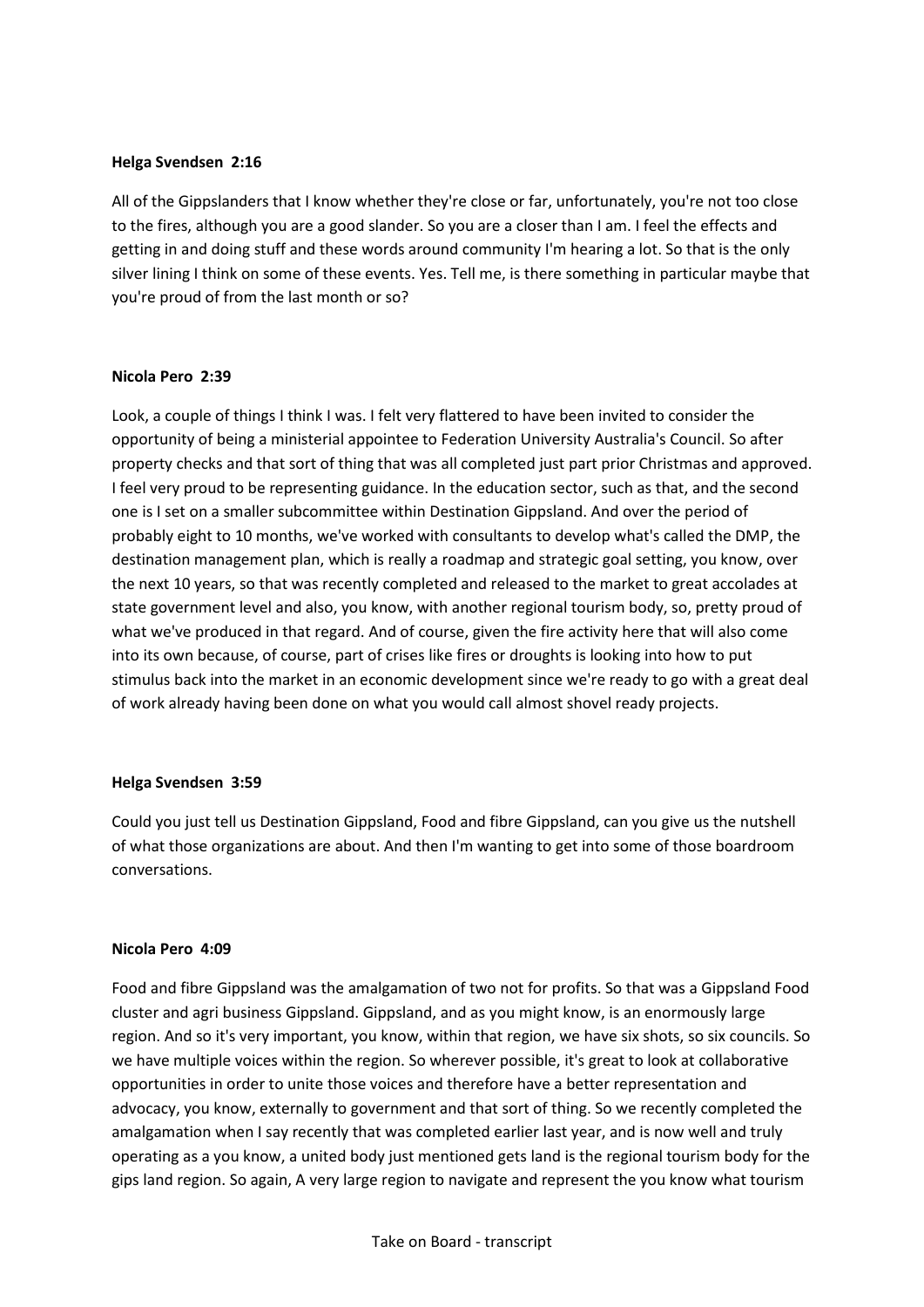looks like moving forward. They're both extremely important industry sectors for gifts and obviously being such a large region. Tourism is important. It's also complex just because of those six shots and the diversity of tourism that's available here. Food and Fibre. Some people may not realize but Gippsland produces just a little under 50% of Victoria's Food and Fibre. So climate aspects such as droughts, the ravaging impact of these recent bushfires, and also bushfires that occurred last year, and in previous years, they have an enormous impact on the Food and Fibre sector. And that has a domino and a flow on effect right back through to city dining room tables, as many people are now reading this week in the media with you know, projected Food price increases. So they're both very important sectors and are both sectors that I feel extremely proud About in regards to growth, best practice and good governance.

#### Helga Svendsen 6:06

Let's delve into some of that a little bit, then. Obviously the bushfires recently, whilst we've heard it said often they are unprecedented, they probably were predictable. Climate scientists have been telling us for some time that obviously the atmosphere is warming and that that will have effects such as these. And I think you'd said the board has considered some of these things, both for destination land and for Food and Fibre. So I'm wondering if you can give us a bit of an insight into some of those boardroom conversations to prepare for something like this for either of those organizations?

# Nicola Pero 6:37

Absolutely. Well, look, it gets quite murky, I think for boards because you start to fall into the what are we looking at? Are we looking at a crisis? Are we looking at impact? Are we looking at risks because at the moment, we all say climate change, and everybody has a different view as to what that might be. But certainly with regards to boards and their approach to I tend to prefer to address climate risk. Once you have assessed what that risk is, then you fall into what would be your normal crisis management response, recovery, management, that sort of thing. I mean, look, most of our listeners today will be aware of a couple of years ago, the Hartley opinion. And that found in the courts that the courts would likely view now and ongoing in the future, that climate change risks are foreseeable business risks, that clearly places the obligation back on all of us that operators or directors, in regard to, I guess, looking at the relevancy of that and what the impact might be in regards to your obligations of due care. And, you know, especially in relation to governance, risk and corporate strategies, so it's not really so much I think about considering the crisis associated to climate risk, but considering the impact exposure that your business might have, and that's where the challenge comes into it because I don't really think that there's necessarily an easy book to write about this because the impact potential to each and every business vary so hugely, but the fact that you have it on your agenda, and you're thinking about what might impact be for our organization, that squarely the obligation of board directors now and I'm not sure that enough companies are addressing it in a regular enough fashion, certainly it destination gets there. And I think that we are experienced in checking in and assessing this area on a regular basis. And a lot of that has got to do with what we're already experiencing. You know, we've had several years of drought. So you know,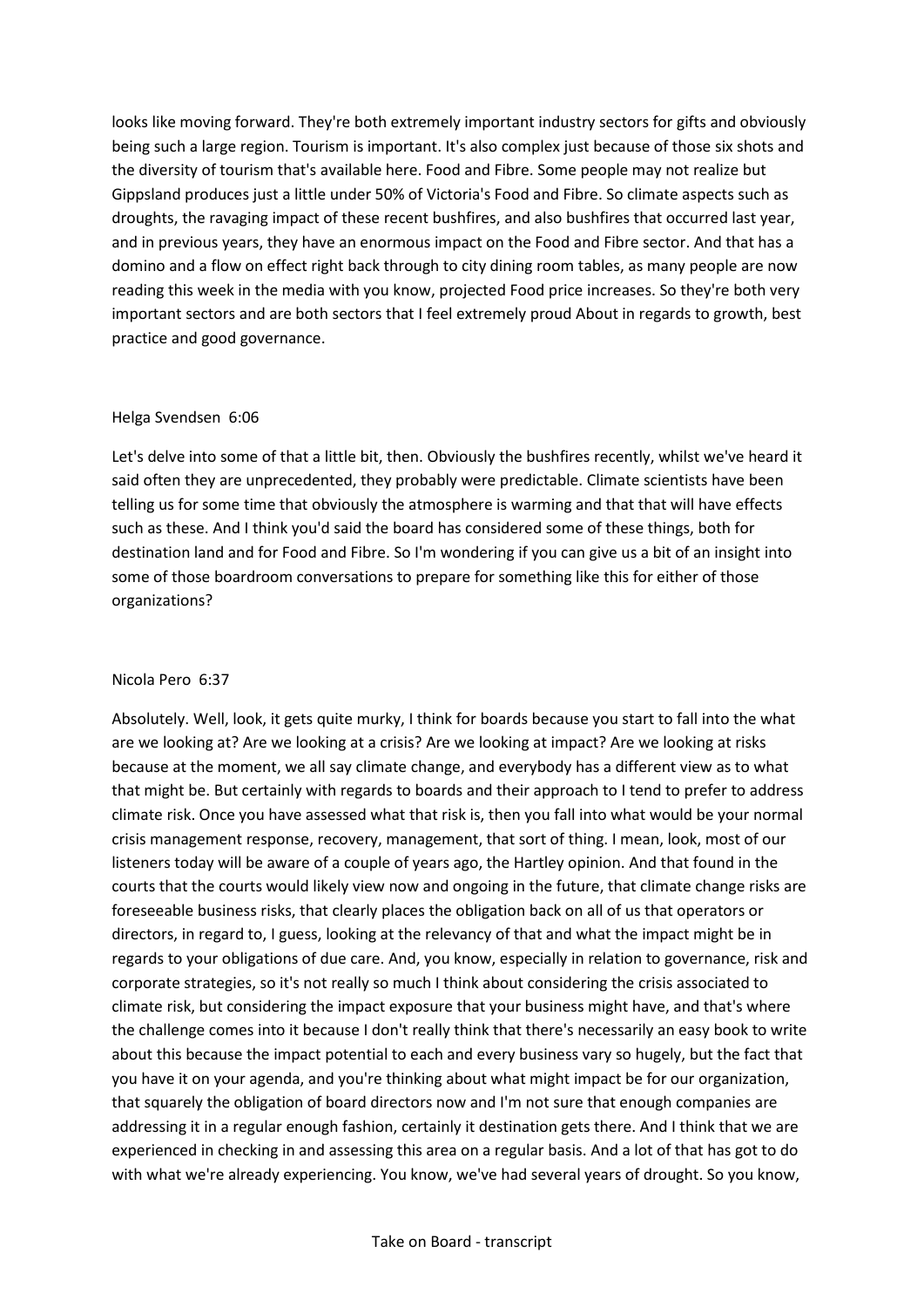we've had bushfires before, we've now had the recent and ongoing bushfires. So we're comfortable in looking at where the exposures and potential impact might be for the organization in that regard, and also the broader industry so that we can help counsel and consult

# **Helga Svendsen 9:00**

So I'm particularly interested in hearing about Destination Gippsland as an outsider as a non Gippslander. What I've been hearing is that was Gippsland has been incredibly impacted by the fires, other parts of Gippsland. The tourism industry in particular, and this is our peak period over the Australian summer. Other parts of Gippsland are also impacted. In terms of tourism, people just not going buggers. Gippsland fires, we can't go there. So I'm wondering what the conversations of the board have been over the last couple of weeks around these things.

#### **Nicola Pero 9:32**

For us, it's really about multi layered messaging and multi layered obligations. You're so right Gippsland is such an enormous region and where I am, yes, there's smoke currently, but I'm located an hour and a half, two hours away. You can drive for four and a half hours pretty much from one end of Gippsland to the other. So the messaging becomes very important because now we have industry businesses that are directly impacted by the current fires. Those that are indirectly impacted. And of course, that takes you into a complicated pathway of aspects such as business continuity insurance, for example, you know, if you're not directly impacted by the fires, but because of those fires, it's impacted the visitor attendance and therefore the visitor economy, you're very much economically impacted by these fires, not so much necessarily seen by the insurance world. So they are all the challenges to help work through as a body that represents within the industry.

#### **Helga Svendsen 10:36**

And so Destination Gippsland is like the umbrella organization and supporting organizations in some of those conversations?

#### **Nicola Pero 10:45**

Absolutely, it is. We're also the primary representative voice to connect with governments. So of course, we're working very closely with state representation of the Victoria, Victoria tourism industry Council, all of those bodies because everybody has a piece to play but it's really Important that messaging is aligned. And of course, our challenge with Destination Gippsland is to be able to navigate in the best interest of multiple parties, you have to be cautious about calling people back into areas too quickly when there's quite intense smoke impacts, you know, I'm in Melbourne, Melbourne people are feeling very much directly the effects of smoke at the moment. And but there are still many, many places across gets land that are not impacted that is still beautiful to visit. So,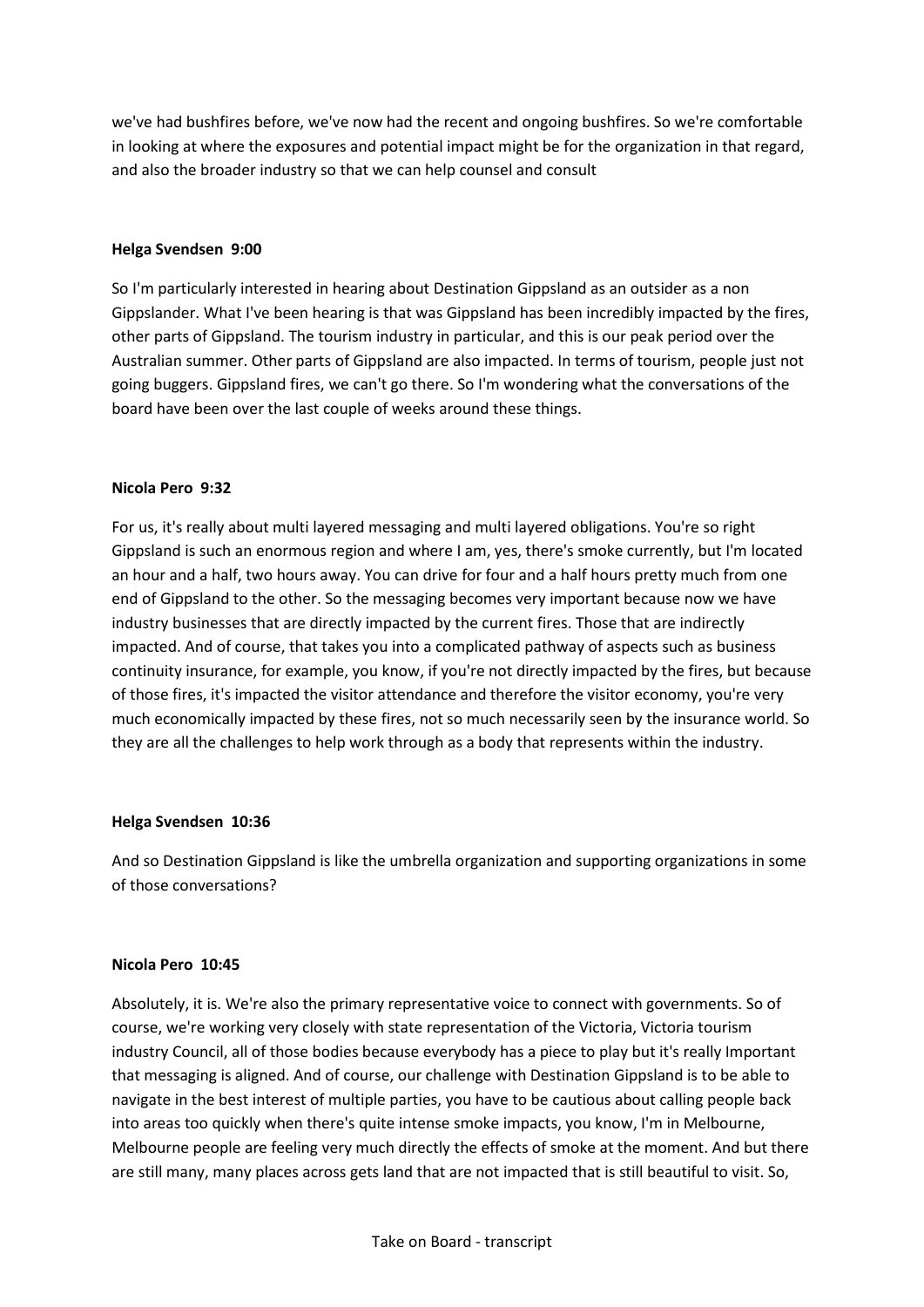the call to action for people to understand the complexities of the region by way of size and therefore diversity and therefore options of different places to go for a short period, you know, while a skip slanders addressing the response period and then moves from response quickly into recovery actions

#### **Helga Svendsen 11:51**

During this period. So the last month or so in particular, I guess, Gippsland I've been the fires have been burning for longer than that, but the last month or so in particular has been quite challenging. Often when there is an event like this, the board gets their fingers in a little bit more and sometimes that is entirely appropriate. from your experience of the last month or so, what has been that balance between what the board does, what management does and maintaining that right balance or even how that line has moved during events like this? What are your insights there from the organizations that you're involved in?

#### **Nicola Pero 12:28**

It's Look, it's always tricky. Crisis disasters, heightened moments in business such as this. board members, I think are often in undated with catch expert advice. And I think we would probably all agree that suddenly we have a nation of social media couch experts on fires and why they're caused and how they're caused and how they should be dealt with. And so as a board member it during times like that every friend or family or colleague, they want to their opinion, they want to share, they want to know what you're doing. So these are all answers, which generally are operational in nature. But you also don't want to be an uninformed board representative. You know, part of the role of every board director is to be a positive ambassador for the organization that they're representing. So there are most of times for sure, and the ones where everyone seeks to contribute. So I think that more than any other time this is so important for boards to be able to understand their role and to allow management to do their job at a time when their full attention to their job is required. At the same time, boards need to be kept informed and briefed by management. Ideally, that needs to go through the chair no CEO wants to be having for 711 calls, during busy days of focus like this going on, what's the latest What's going on? So channelling all of that through the chair and of course, that places I think additional obligations on a chair rising to the occasion, such as these times. But I think probably a reflective moment is always for board directors to look at themselves and go, am I remaining in the helicopter? Because my job is to be in the helicopter right now the job of the management team is to be boots on the ground, very clearly responding and developing plans. So what's the role of the board? Well, the board, as I said, is to remain in the helicopter to be thinking about risk exposure, risk management, so looking at legal financial, reputational welfare of staff, so checking in and, and assessing your resources at these times, making sure that you're trying to plan ahead, give them management, the very best support and structure they can to accelerate their jobs right now, clear governance, I think in the face of emergent circumstances is the absolute priority of a board. boards just can't be attempting to row the boat during challenging times of crisis or I think it all starts to fall apart quite quickly.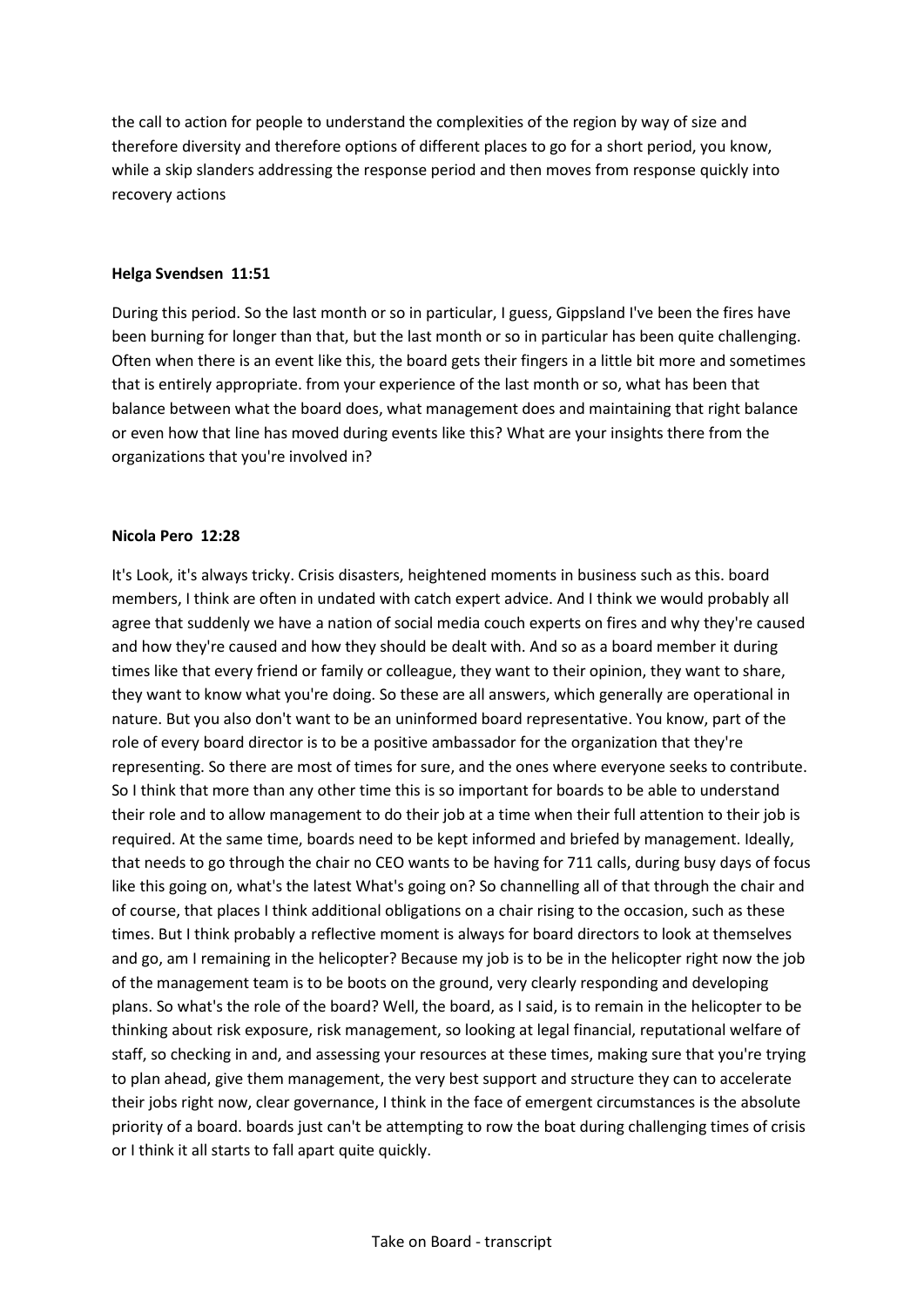#### **Helga Svendsen 14:59**

So I want drawn to things he said there. Firstly, the role of the chair. So I'm wondering if you can just share with us as much as you can. Let's choose one of those organizations. for argument's sake, destination gets planned. How's the role of the chair of that organization over the last month or so? How has it changed a lot? How have you seen that role come to life in recent times?

#### Nicola Pero 15:23

Well, it's certainly changed in many respects. But at the end of last year, our previous chair Clare Methurst, came to the end of her tenure, and she's pursuing personal projects at the moment, writing new books. And so we have a new chair, Nick Murray. Next, certainly very experienced, but he's new in the role of the chair. So absolutely in the chair of this organization, so absolutely no, Ill worded pun intended, but certainly as a baptism of fire for him. So he's kind of coming.

#### **Helga Svendsen 15:53**

Sorry. When did he step into the chair role?

# **Nicola Pero 15:55**

He's just come into the role. He said he was been he's been a board director. He moved into the role of chair middle of end of November last year (2019) during the Christmas period and here we are. Nick is confident, he's engaged. He's certainly very well connected politically etc. Nick also lives in East Gippsland. So he's very much directly exposed to and impacted by what's going on, you know, with the fires currently. But certainly he's been very busy. It's a lot of time because you need to check in with other directors, you need to be formulation, that feedback you need to be making sure that you're putting forward not just your view as a chair, but the general consensus of the board. People are away still on vacation. So collating and collecting. Those views are important. We just had an extraordinary board meeting yesterday actually in Sale. And that was more just as a follow up to phone calls and engagement with a priority focus on looking at our staff welfare, assessing our resources, briefing board members on exactly where We're up to the CEO being able to provide the board members with current action plans and proposed action plans, briefings from our other stakeholders. We have observers on the board that have representatives from LGN, the Local Gippsland Government network, from Parks Victoria, from Visit Victoria from regional development, Victoria. So it was a great opportunity for all of us to be brought up to speed from those agencies on where things are up to and what the challenges you know, might be moving forward. Because I guess if you're living in Gippsland or you're not generally close to fire seasons and things like that, we're all very much aware. This is really just the start of what is normally the bushfire season. Now we had a huge storm, a huge storm and horrible last night lots and lots of beautiful, beautiful rainfall. But I was checking the social media feeds this morning and I see you know, across it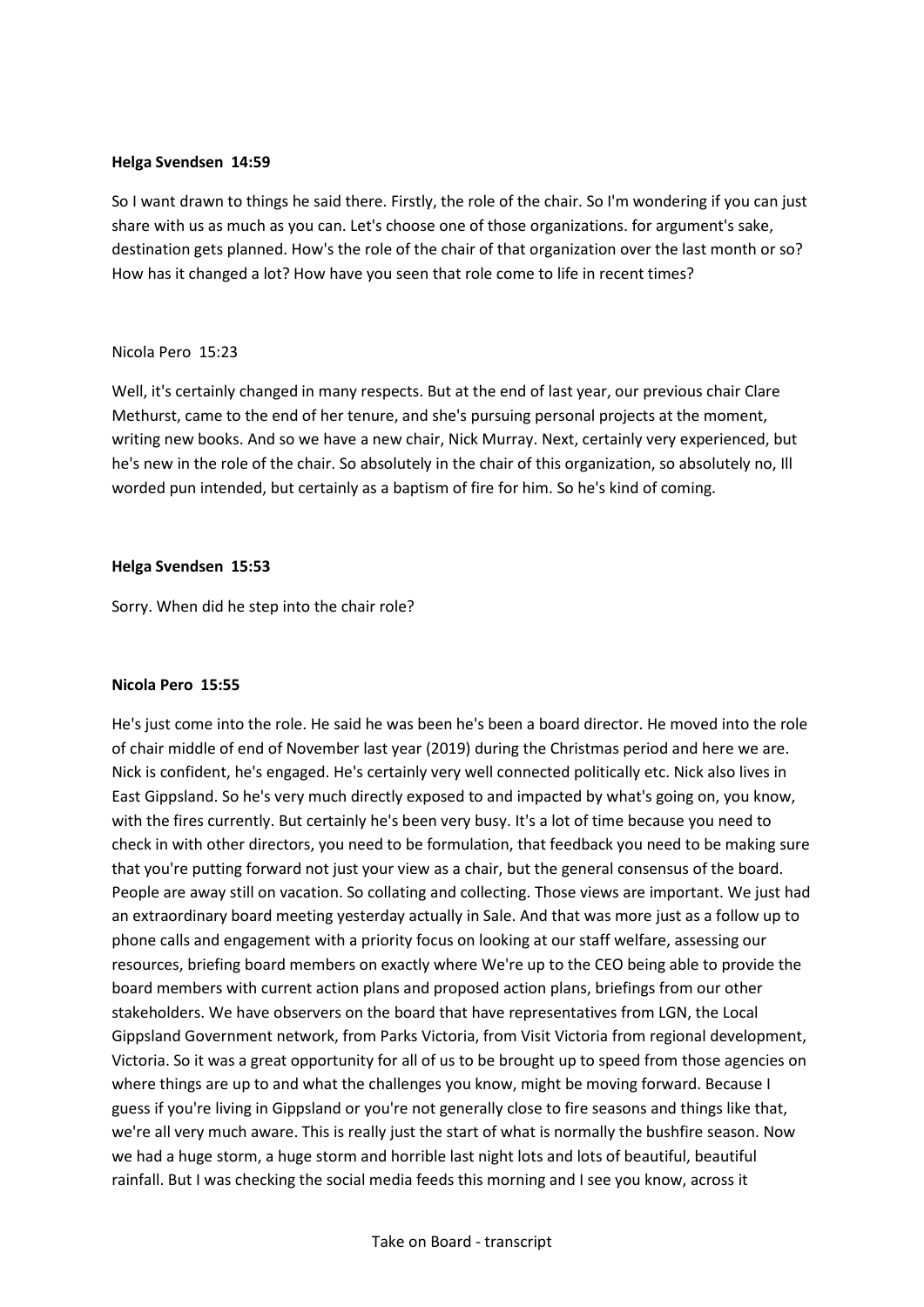Painesville and Bairnsdale, they got like 50 drops So it won't helped them a great deal at the moment, unfortunately.

# **Helga Svendsen 18:05**

Right. Yes, I was thinking exactly the same as the rain was coming down here. I was hoping it was reaching is planned. But it sounds like not much of it did.

# **Nicola Pero 18:13**

No. And so of course, this is a period of resilience. You know, this is not a case of without all these files, and now it's over. And now we've got to just march for because it's, it's finished. We definitely hope it is finished. But there's still a long way to go to get to the end of summer. That board meeting your head

# **Helga Svendsen 18:31**

Just yesterday, and we're bringing in a whole lot of other people is part of by the sounds of things that way of keeping everybody informed and keeping everybody up to date on what's going on. And chair role, wow, what an interesting time to come into the chair role.

# **Nicola Pero 18:44**

Absolutely. Look, it look it's very much a two way channel of information for sure. But it's also you know, for so many reasons or one because obviously everybody wants to be kept up speed to you need to ensure that messaging is consistent. All aligned. So if you leave people disconnected, people do their best to fill in the gaps. We just want to make sure that our board are not filling in gaps, they are informed. So there aren't any gaps. We have a very mature board and a very diverse board. But managing through crisis response is not something that we're facing for the first time.

# **Helga Svendsen 19:21**

And in fact, one of the other things you mentioned earlier about the crisis response is also that support of staff and the support of the CEO. So I'm just wondering if you can share, share with us some of the things that that looks like as well as advice to other boards, you might experience similar events. What does that support look like both to the staff and to the CEO during these periods?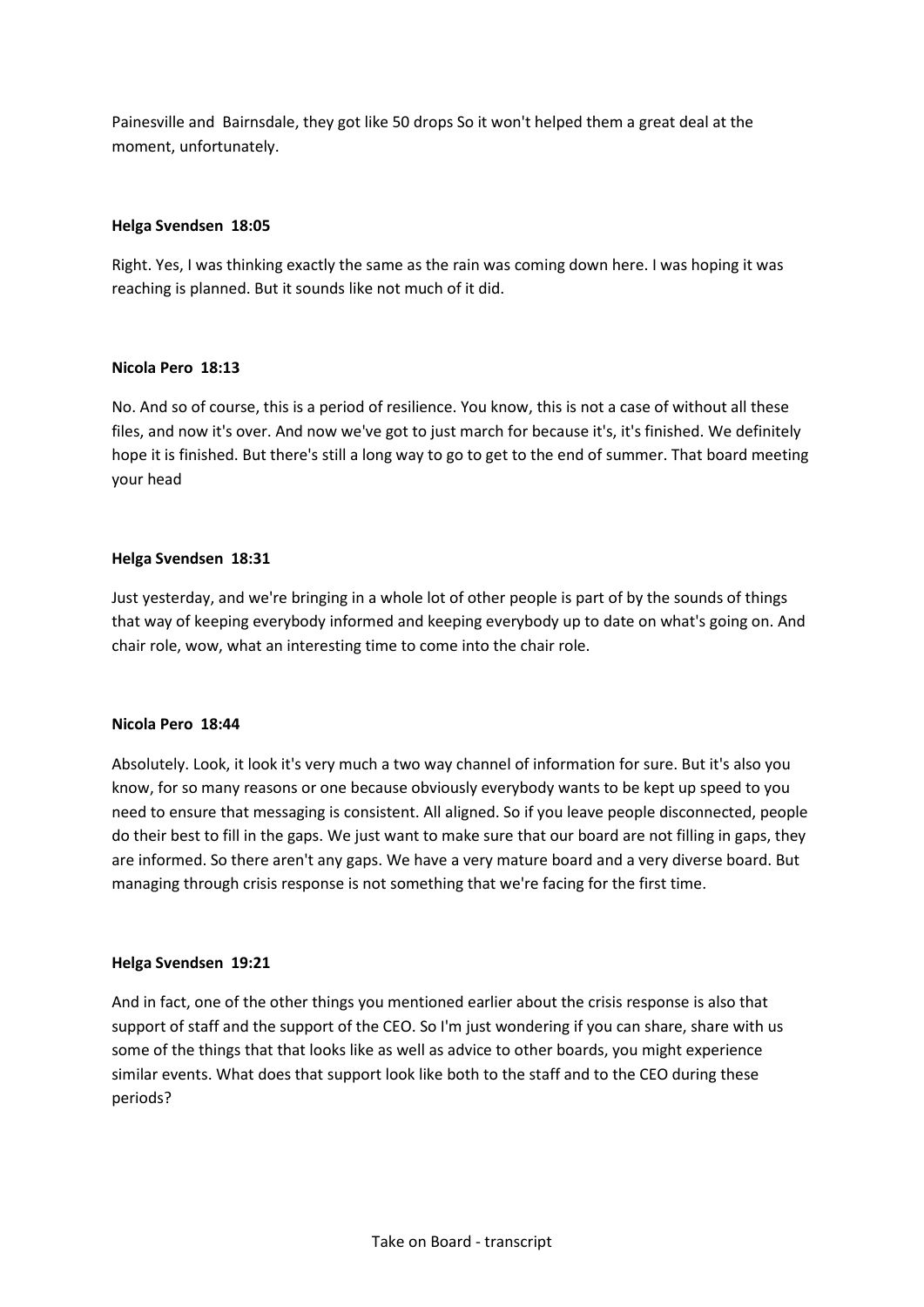#### **Nicola Pero 19:44**

Certainly a welfare check in via the CEO because obviously, it's the CEOs, their management team. So checking in on their welfare, but also from the board's perspective looking at do we feel that there are sufficient resources because obviously crosses, you've got to be very careful that you don't just risk dropping day to day business obligations in order to respond to a crises, ongoing day to day business obligations have to continue. So you are asking existing staff to not only take on extra workload and manage parallel focuses, but also deal with all of the management team. They have friends, family colleagues, themselves that are directly impacted by these bushfires, they live in some of these areas. So the additional stress that comes with all of this is something that boards have to be acutely aware with it's, it's emotional, it's very time expected. So making sure that the CEO feels comfortable that staff are not just committed, but they're on top of what they need to be on top of. And then you need to address Okay, what are the crisis related resources that we need to look at right now? Now, in order to help bolster the efforts of the staff, and also to avoid that day to day business focus being pushed to one side.

#### **Helga Svendsen 21:10**

Yes, yeah. So that whole thing, you know, walk and chew gum, to be able to deal with it, what is immediately in front of you at the same time is being able to deal with the other things that need to be dealt with?

#### **Nicola Pero 21:22**

Absolutely. Because look, in terms of recoveries doesn't matter what industry sector you look at recovery also brings opportunities more than ever before the board truly needs to be in the helicopter and looking just beyond this immediate period, you know, so that there's very much a strategic view that is put in place now as part of those recovery plans. So those discussions with government with funding because actions are required before funding streams flow through so there is probably I think, more obligation on boards in regards to governance and being very Clear on governments around fiscal expenditures support activation. This is not a time when anyone can say, Well, can we just hold off for a couple of weeks while we seek some more approvals? It's, but you also have to be careful that you're not in such emergent and urgent circumstances that governance has been thrown out the window. And then after the crisis, everyone's kind of like, Oh, my God, where's the paper trail? Where's the process to be shown all of that sort of things? So it's a complicated space?

#### **Helga Svendsen 22:33**

It absolutely is. And you're right, you're right in the thick of it. Oh, Nicola, there is so many things that I'd love to hear more about the amalgamation process that you went through. But that might have to be a conversation for another podcast. I think there's been so many fabulous tips in here for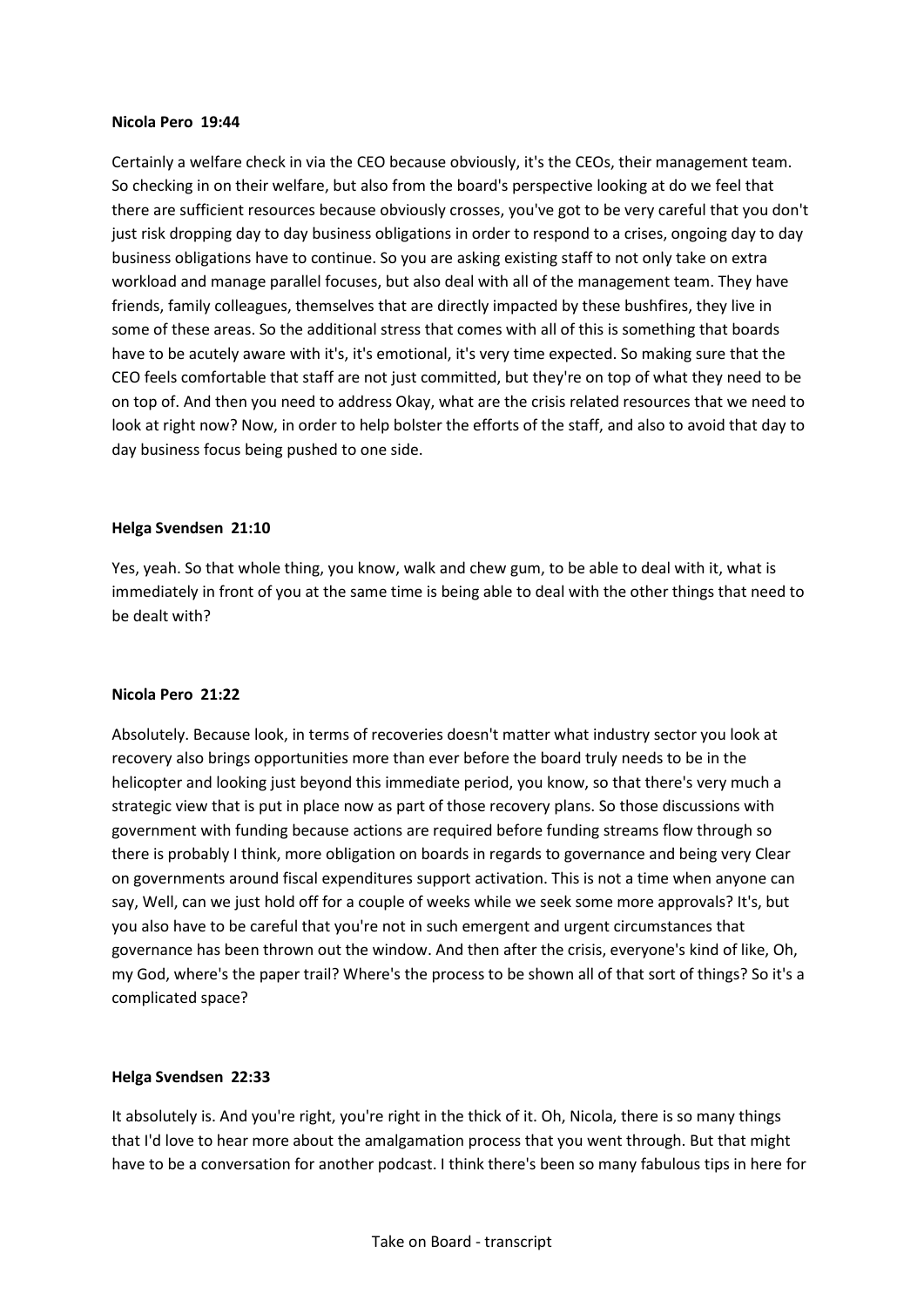boards in dealing with these sorts of emergency events. What are the main points that you want people to take away from the conversation that we've had today?

### **Nicola Pero 22:58**

Look, I think a few things are very passionate about encouraging women to join boards, you know, it's certainly one area of diversity. And we all know that there could certainly be greater number by way of representation of women on boards. Learning about being a board director to me is very important. So I would certainly encourage people to remember that being a board director, I think, is sometimes viewed by people who don't take up board directorships as Oh, that's great. It's sitting on the board. That must be lots of fun and that sort of thing. Being a board director is hard work. And if it's not hard work, then I don't think you're doing it right. This is not about just taking a seat at the table and being a place marker. board directors need to be productive. So to do that, you know, it requires individual work in order to deliver that great best practice into a whole board. You have to educate yourself. You have to keep informed. I think you have to be curious, and most importantly, reward papers and people that go to board meetings, and then a kind reading them there. And then we all have those moments where it's been, you know, pretty full on couple of weeks. But this is your obligation. This is why you're contributing in the first place. So you're not doing your job unless you have taken the time to keep yourself relevant what what's going on in your organization, but also what's going on with board representation generally, reflecting on your best skill set and your passion and your values and making sure that you strategically target boards and sectors that are good fits. I don't think that that necessarily means you should be sitting on boards because you particularly love that industry. But there's no point sitting on a board where you're lacking interest either. So finding that alignment is really important. And I also think remembering your role as a board director, especially in moments of crisis, you know, have a clear understanding of what crisis management processes are within your organization's and sharpen up your governance skills, which should be quite sharp. If you're gone into a board director role anymore.

#### **Helga Svendsen 25:00**

The conversation we've had today is a fantastic reminder of that and how to how to maintain that balance when you're in the middle of that sort of crisis. Have you got a resource that you might be able to recommend to our community a book or a TED talk or a podcast? Is this something that you'd like to recommend?

#### **Nicola Pero 25:15**

Look, I'm an I'm an avid consumer, I was born with a natural sense of curiosity, and that that stays with me even now. So for me, yes, I'm a regular consumer of ted.com. And your TED Talks, that sort of thing. Women on boards I find exceptionally helpful insofar as broadening networks and forming on industry trends, but also monitoring opportunities. So even if you're not ready to get onto a board yet, you know, joining women on boards and being able to see and monitor those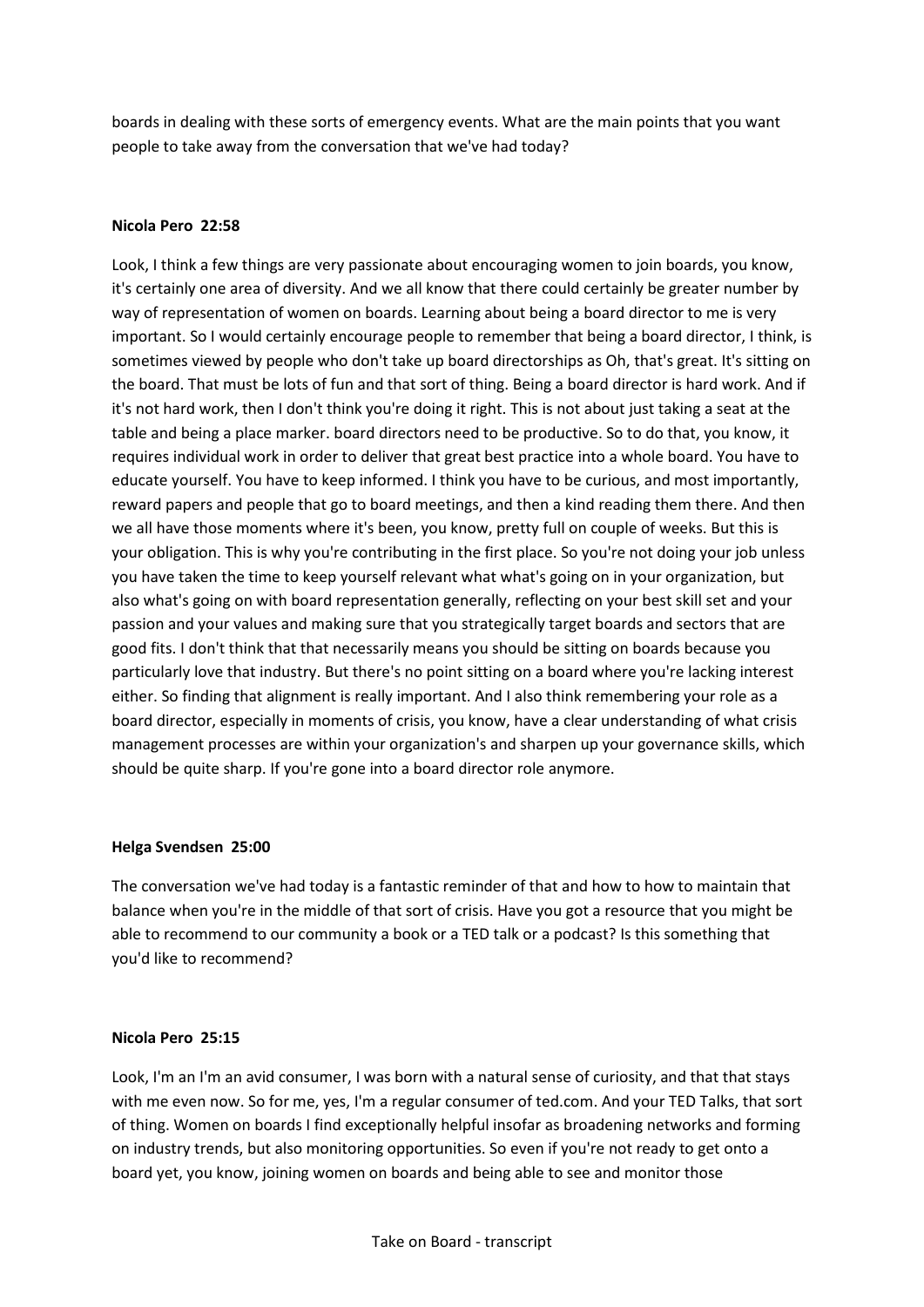opportunities, I think that really helps new scientists for the curious and the innovative. I just, I find that piques my curiosity and keeps my brain thinking about left field issues. And a book that I'm reading at the moment is actually by a woman called Liam s. And it's called soft is the new hard. So it's how to communicate effectively under pressure. It's not a long read. It's not a deep, deep read. It's a great reminder every and there's some absolute pearls of wisdom in there. And I think that communicating effectively, especially under pressure is really important for all of us. And it's really important for board directors so that you can competently have those difficult discussions and ask those hard questions.

# **Helga Svendsen 26:29**

Well, I'll make sure I put a link to all of those things in the show notes to women on boards, New Scientist, and latest book soft is the new hard It sounds fantastic. So I'll put a link to all of those in the show notes. And we'll also put links to your organization's destination gifts, land and Food and Fibre gifts the hand. I'm wondering is there an emergency relief fund in particular that you would like us to link to in the show notes for this one.

# **Nicola Pero 26:50**

Gippsland and Emergency Relief Fund is probably the main 100% of those funds that's volunteer and 100% of those funds go directly with our needs. And they have been doing a huge amount over the past few years in regards to the drought. The thing with Gippsland emergency relief fund is they are processing those funds quickly. There are many families that have already received and are receiving Now, those funds and that's really the importance, you know, is, is raising all of this money is fantastic. But people actually they need to day

# **Helga Svendsen 27:23**

On the ground. Absolutely. Well, I'll make sure I put a link to that in the show notes as well. Now, before we close, is if you just got one maybe small, brief story for us. You were a CEO in the Middle East, a female CEO in the Middle East. Got any snippets for us to close this out?

# **Nicola Pero 27:39**

Look, when I was there I was I was actually one of the first Western female CEOs in the Middle East. So I get many discussions from people go, oh, what was that like? Could you drive what you have to wear that sort of thing? I have to tell you, I felt a huge sense of personal freedom during those six or seven years I lived in that region. And the one thing I I have to say is, I found that the people I engaged with over there started from an assumption that you were accomplished to be there in the first place. So there wasn't a sense of you still have to deliver. But there wasn't a sense of I had to prove myself rather than my project credentials speaking a little bit from the start. So it's a different